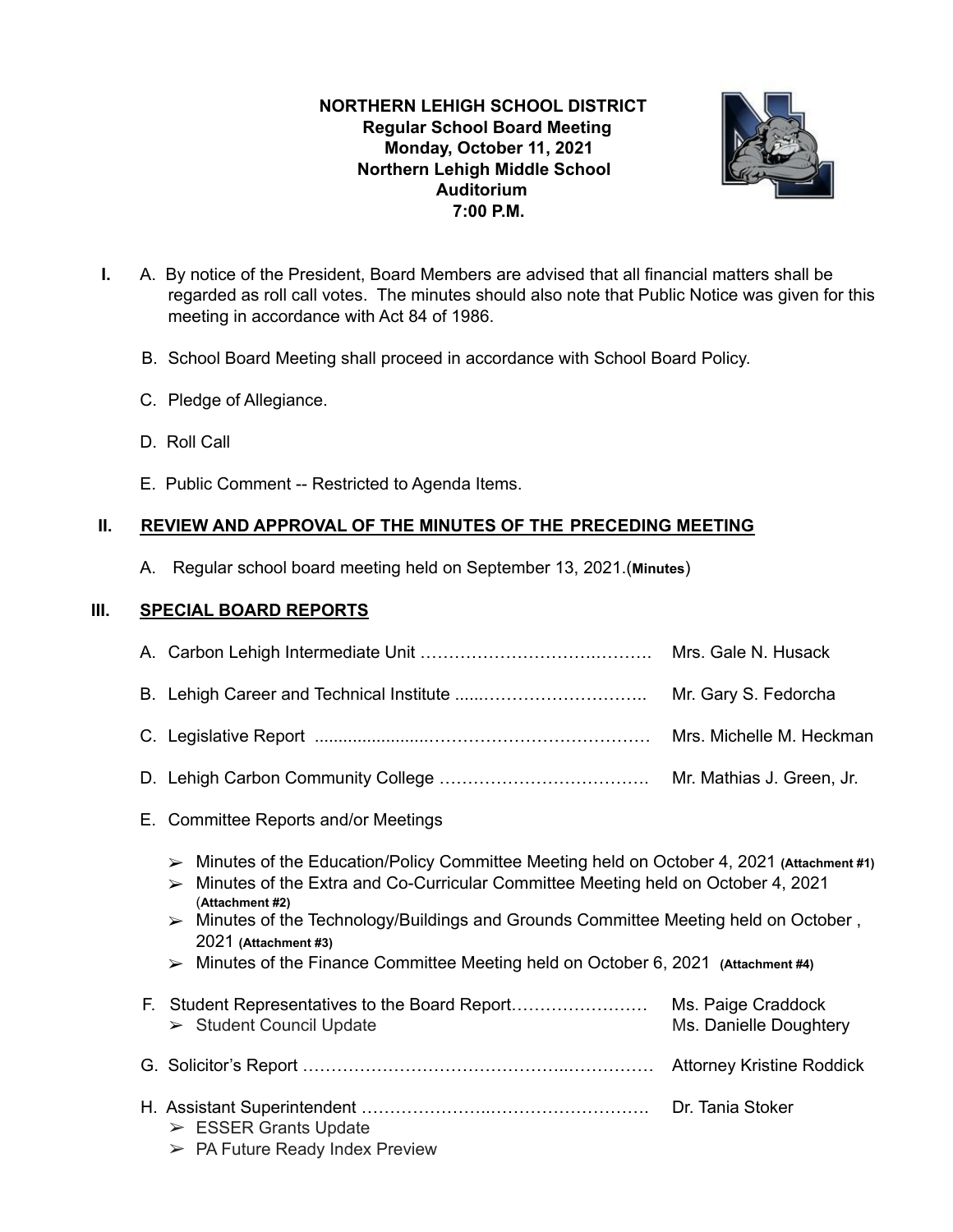- I. Business Manager's Report ………………………….………….…. Mrs. Sherri Molitoris Mrs. Rhonda Frantz
- J. Superintendent's Report……………………………………………... Mr. Matthew J. Link
	- ➢ NLMS Kitchen Renovation Project (Alyssa Wingenfield McClure Company)
	- $\triangleright$  District Level Goals
- K. An executive session will be held at 6:30 p.m. at the Middle School Library.

## **IV. PERSONNEL**

#### A**.** Retirement/Resignation

- 1. With regret, accept the retirement resignation of Maria VanNorman from her position as English Language Arts Teacher at the Northern Lehigh High School, effective October 21, 2021. Mrs. VanNorman will be retiring from the Northern Lehigh School District, after 6 years of service.
- 2. Accept the resignation of Kristin Garrison from her position as Cafeteria/Hall Monitor at Peters Elementary, effective September 26, 2021.
- 3. Accept the resignation of Erika Katona from her position as Instructional Paraprofessional at the Middle School, effective October 1, 2021.
- 4. Accept the resignation of Holly Rainey from her position as Cafeteria/Hall Monitor at Peters Elementary, effective October 4, 2021.
- 5. Accept the resignation of Nicole Barthol from her position as Instructional Paraprofessional at Slatington Elementary, effective October 1, 2021.
- 6. Accept the resignation of Jessica Eckroth from her position as Cook's Helper at the Middle School, effective September 28, 2021.
- 7. Accept the resignation of Karie Miller Mallory from her position as Permanent District Substitute effective September 30, 2021.

## B. Appointment -Non-instructional

1. Kristin Garrison\*

| Assignment:                         | Cook's Helper                              |  |  |
|-------------------------------------|--------------------------------------------|--|--|
| Salary:                             | \$13.50/hour for the 2021-2022 school year |  |  |
| Effective:                          | September 27, 2021                         |  |  |
| *60 Working Day Probationary Period |                                            |  |  |

2. Lisa Hunt\*

| Assignment:                         | Instructional Paraprofessional |  |  |
|-------------------------------------|--------------------------------|--|--|
| Salary:                             | \$15.45/hour                   |  |  |
| Effective:                          | October 5, 2021                |  |  |
| *60 Working Day Probationary Period |                                |  |  |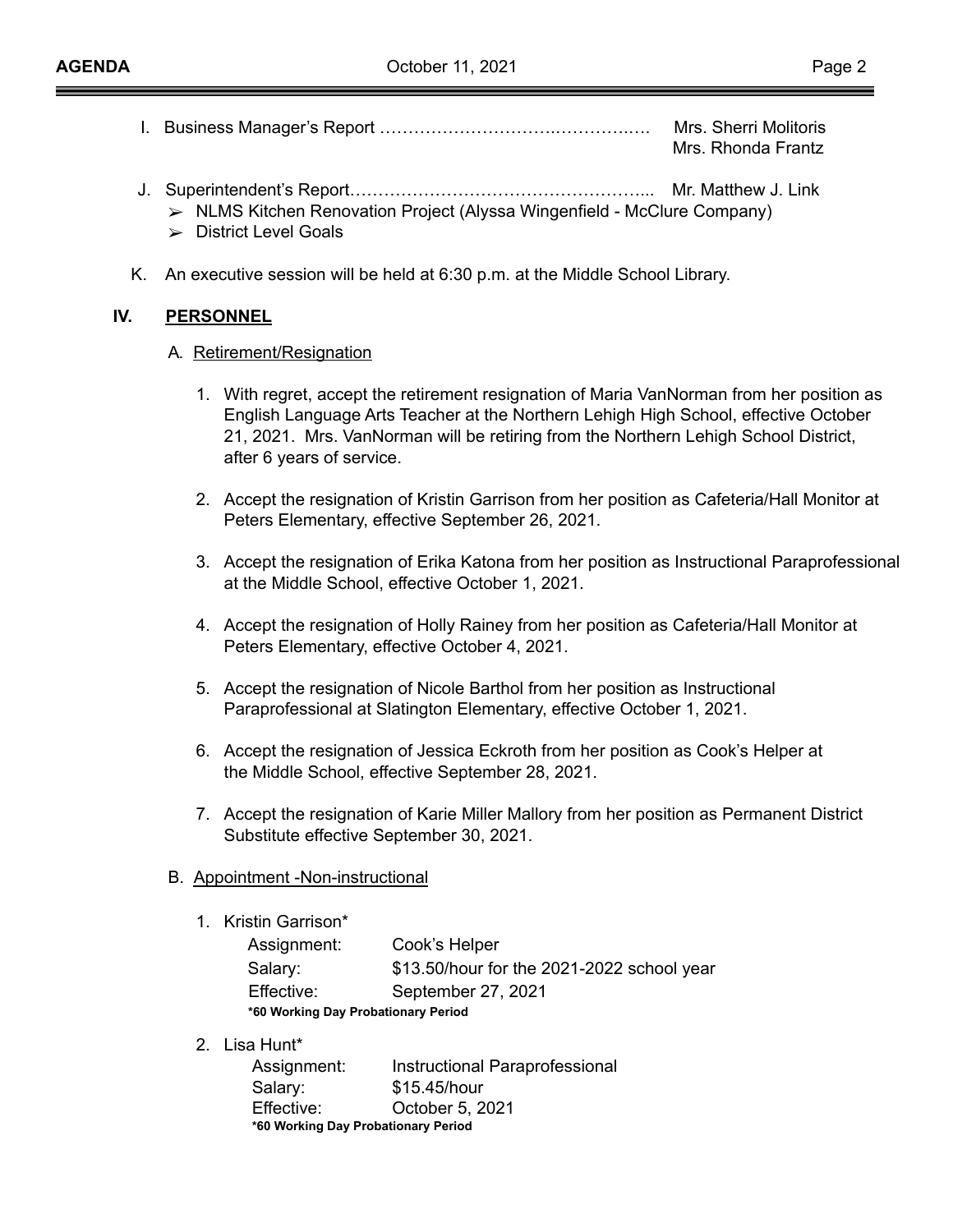3. Holly Rainey\* Assignment: Cook's Helper Salary: \$13.50/hour for the 2021-2022 school year Effective: October 5, 2021 **\*60 Working Day Probationary Period** 4. Jessica Eckroth\*

| Assignment:                         | Cafeteria/Hall Monitor - Peters Elementary |  |  |
|-------------------------------------|--------------------------------------------|--|--|
| Salary:                             | \$13.87/hour                               |  |  |
| Effective:                          | October 4, 2021                            |  |  |
| *60 Working Day Probationary Period |                                            |  |  |

5. Nicole Kaercher\* \*\*

| Assignment:                                             | Instructional Paraprofessional      |  |  |
|---------------------------------------------------------|-------------------------------------|--|--|
| Salary:                                                 | \$15.45/hour                        |  |  |
| Effective:                                              | November 1, 2021                    |  |  |
|                                                         | *60 Working Day Probationary Period |  |  |
| ** Pending verification of missing personnel file items |                                     |  |  |

6. Jennifer Figueroa\* \*\*

Assignment: Instructional Paraprofessional (Funded through ESSER) Salary: \$15.45/hour Effective: October 18, 2021 **\*60 Working Day Probationary Period \*\* Pending verification of missing personnel file items**

#### C. Appointment - Instructional

|  | 1. Karie Miller Mallory  | Long Term Substitute                                   |
|--|--------------------------|--------------------------------------------------------|
|  | Assignment:              | <b>High School English Teacher</b>                     |
|  | Salary:                  | \$51,750 (Step 1 Bachelors on the 2021-2022 CBA Salary |
|  |                          | Schedule - prorated)                                   |
|  | Effective:               | August 26, 2021                                        |
|  | <b>Termination Date:</b> | End of the 2021-2022 school year                       |
|  |                          |                                                        |

D. Substitutes

#### Non-Instructional

Motion to appoint the following individual as substitute paraprofessional for the 2021-2022 school year at the 2021-2022 substitute rate as approved on the Supplemental Personnel Salary Schedule:

Erika Katona

- E. Family Medical Leave
	- 1. Approve the request of employee #1140 to take a medical leave of absence beginning on or about October 25, 2021, for their own medical reasons. Employee is requesting to use accumulated sick days. Upon exhaustion of eligible days, employee is requesting family medical leave. Employee plans to return to their position upon release from their physician.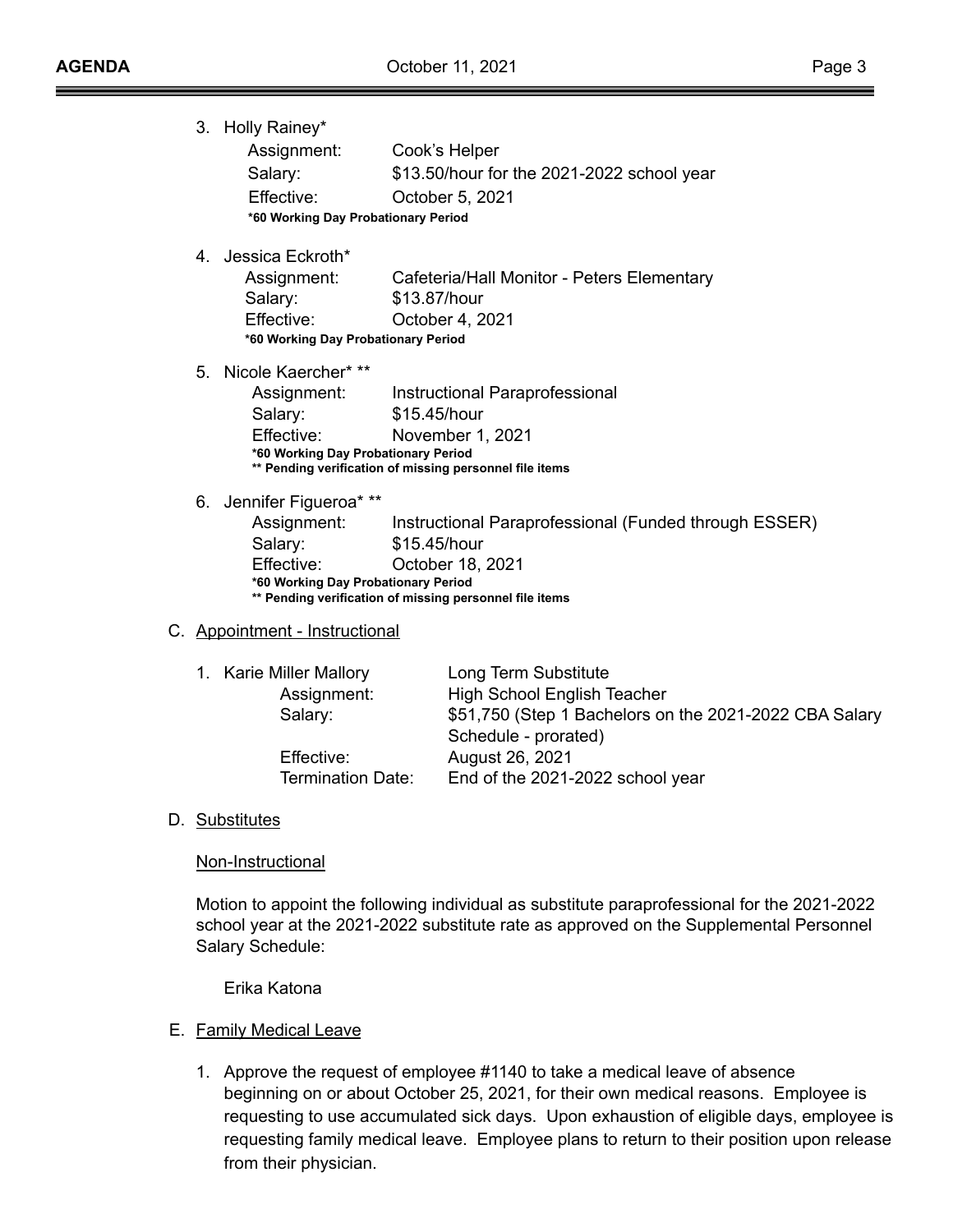- 2. Approve the request of employee #7270 to take a medical leave of absence for the birth of a child, beginning on or about February 23, 2022. Employee is requesting to use accumulated sick days. Upon exhaustion of eligible days, employee is requesting a family medical leave. Employee plans to return to her position at the beginning of the 2022-2023 school year.
- F. Co-Curricular Appointments 2021-2022

| <b>Matthew Davis</b> | Academic Challenge Eight Advisor | \$501  |
|----------------------|----------------------------------|--------|
| Michele Brown        | SE Yearbook (shared stipend)     | \$325  |
| Jessica Jones        | SE Yearbook (shared stipend)     | \$325  |
| Matthew Egan         | Assistant Boys' Basketball Coach | \$5136 |

G. Approve the following individuals as District Wide permanent substitute teacher for the 2021-2022 school year. They will be paid a daily per diem rate of \$150.00 and will receive district health benefits according to the Affordable Care Act regulations with co-payment amounts equivalent to that of district personnel.

Stephanie Gustafson

H. Co-Curricular Volunteers 2021-2022

Jacob Waylen Boys' Basketball Coach

- I. Approve the termination of employment of Employee #7402 from their position of Cook's Helper, effective October 11, 2021.
- J. Approve the termination of employment of Employee #7259 from their position of Cook's Helper, effective October 11, 2021.

## **V. POLICY**

- A**.** Board Policy First Reading
	- 1. Approve school board policy #122 Extracurricular Activities Programs, as presented after first reading. **(Attachment #5)**
	- 2. Approve school board policy #123 Interscholastic Athletics Programs, as presented after first reading. **(Attachment #6)**
	- 3. Approve school board policy #123.2 Sudden Cardiac Arrest Programs, as presented after first reading. **(Attachment #7)**
- B. Board Policy Second Reading
	- 1. Approve school board policy #006 Meetings Local Board Procedures, as presented after the second reading. **(Attachment #8)**
	- 2. Approve school board policy #006.1 Attendance Via Electronic Communication (Previously Use of Teleconferencing) - Local Board Procedures, as presented after the second reading. (**Attachment #9**)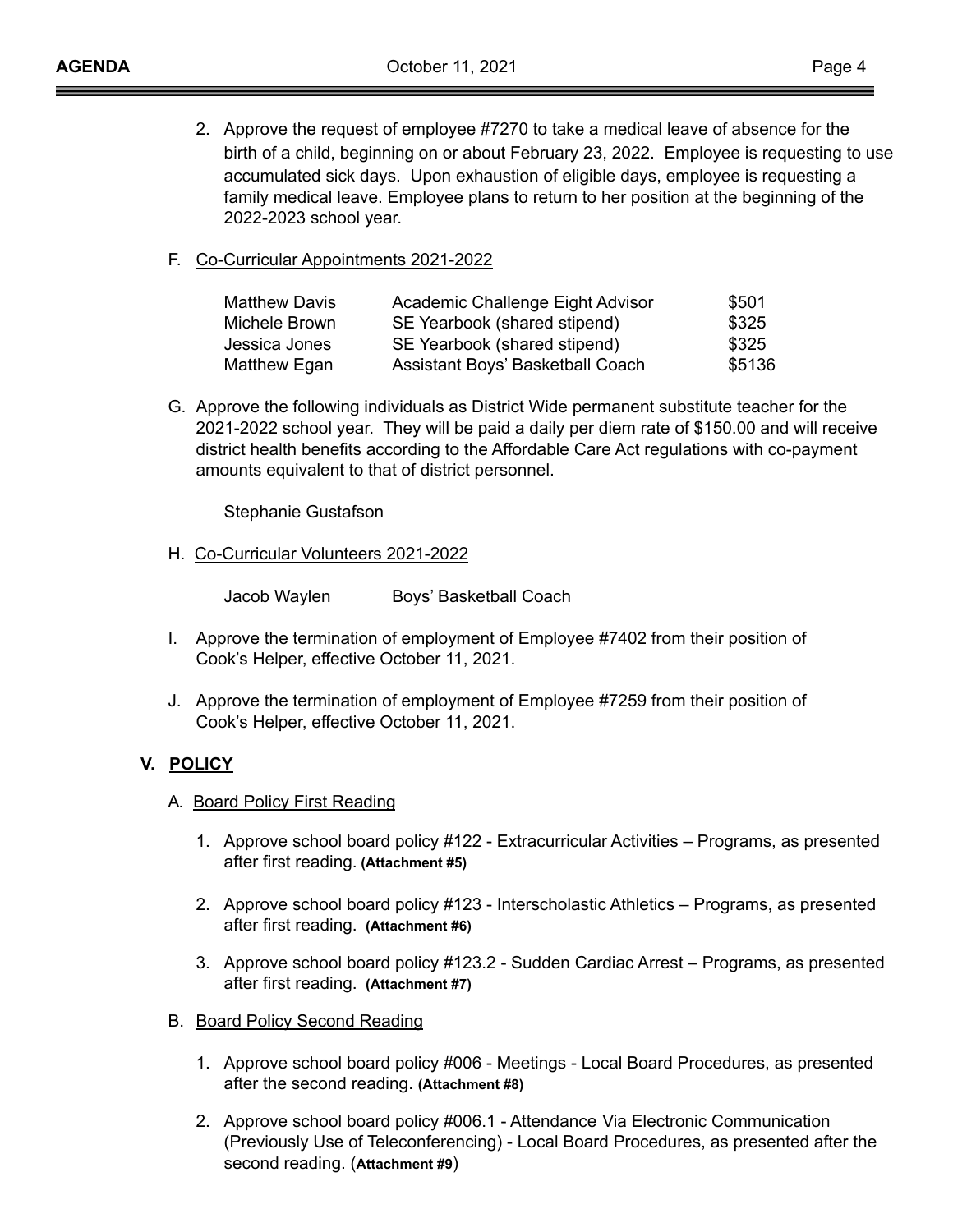#### **VI. CONFERENCES**

- A. Sherri Molitoris A/CAPA Annual Conference October 27-29, 2021 The Hotel Hershey - Hershey, PA – Registration: \$425.00; Lodging: \$594.00; Travel: \$86.24 – Total Approximate Cost: \$1,105.24 – Funding: Business Office Budget (**Attachment #10**)
- B. Tamara Stubits Pennsylvania Education Technology Expo & Conference (PETE & C) February 7-8, 2022 - Hershey Lodge - Hershey, PA - Registration: \$210.00; Lodging: \$195.36; Meals: \$50; Travel: \$90.16 - Total Approximate Cost: \$545.52 - Funding: Funding: Assistant Superintendent's Professional Development Budget: (**Attachment #11** )
- C. Blasia Dunham Pennsylvania Education Technology Expo & Conference (PETE & C) February 7-8, 2022 - Hershey Lodge - Hershey, PA - Registration: \$210:00; Meals: \$50 - Total Approximate Cost: 260.00 - Funding: Funding: Assistant Superintendent's Professional Development Budget (**Attachment #12**)
- D. Sherri Molitoris 36th Annual PASPA Conference February 23-25, 2022 Eden Resort Lancaster, PA - Registration: \$495.00; Lodging: \$272.96; Travel: 88.48; Meals: \$50.00 - Total Approximate Cost: \$906.44 - Funding: Business Office Budget (**Attachment #13**)
- E. Jennifer Butz SHAPE PA 100th Annual State Conference November 11-12, 2021 Seven Springs Resort - Champion, PA - Lodging: \$154.29 - Total Approximate Cost: \$154.29 - Funding: Assistant Superintendent's Professional Development Budget (**Attachment #14**)

## **VII. CURRICULUM AND INSTRUCTION**

- A. Approve to authorize proper officials to enter into an agreement between the Northern Lehigh School District and Lehigh Learning Academy for the purpose of furnishing regular education or special education programs for the students for the 2021-2022 school year. **(Attachment #15)**
- B. As per the recommendation of the administration, the Education/Policy Committee, and Finance Committee, approve to authorize proper officials to enter into an agreement with edInsight at a cost of \$10,450 per year for three years, funding through the ESSER grant. (**Attachment #16**)

## **VIII**. **OLD BUSINESS**

## **IX. NEW BUSINESS**

Approve the Northern Lehigh School District Goals for the 2021-2022 school year as presented in the Superintendent's Report.

# **X. FINANCIAL**

- A. Approve the Following Financial Reports:
	- 1. NLHS Student Activities Account month of September 2021 (Unaudited)
	- 2. NLHS Student Activities Account month of September 2021 (Unaudited)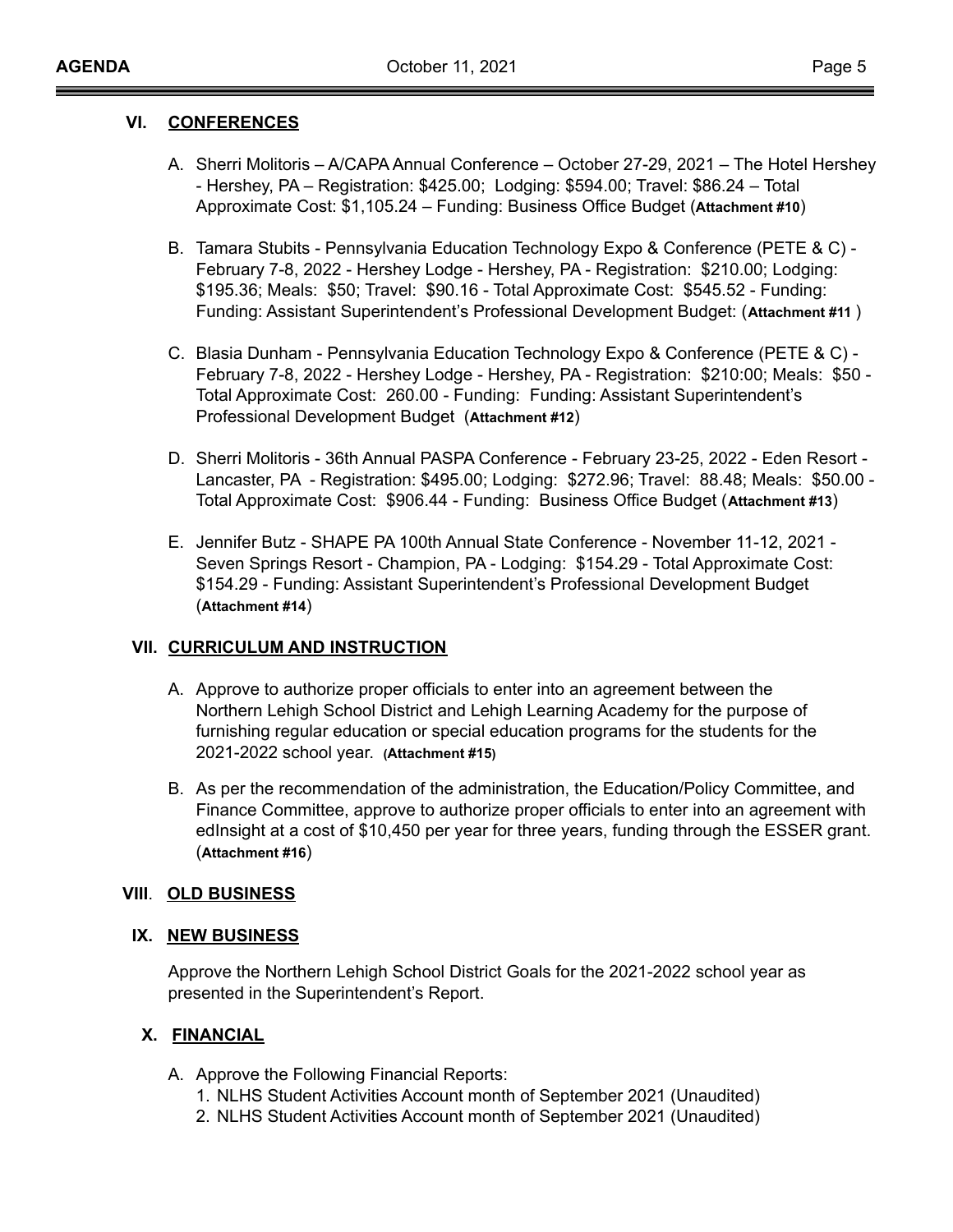- B. Approve the Following List of Bills:
	- 1. General Fund months of September & October, 2021
	- 2. Cafeteria Fund months of September & October, 2021
- C. Approve abatement/exoneration requests of per capita taxes, for the residents that fall within the guidelines, as presented. [\(](https://drive.google.com/open?id=0B0jiNnmPqXG4YWwyZEJXeFdia05rREpVc3I2S1A2OHBkbm84)**Attachment #17**)
- D. Approve to release the \$5,000.00 donation to the Slatington Public Library that is budgeted in the 2021-2022 school year.
- E. RESOLVED, the Board of Education approves the addendum to the agreement with Portnoff Law Associates, Ltd. to be the delinquent real estate tax collector for the 2022 tax year. **(Attachment #18)**
- F. Approve the appointment of Statewide Tax Recovery as the delinquent per capita tax collector for the 2022 tax year.
- G. As per the recommendation of the administration and the Finance Committee, approve to authorize proper officials to enter into an agreement between the Northern Lehigh School District and Westmoreland Intermediate Unit, for the purposes of providing compliance software and Fraud Check Services, which would meet all compliance requirements by PDE, at a yearly cost of \$500.00. **(Attachment #19)**
- H. As per the recommendation from the administration and Technology/Buildings and Grounds Committee, approve the purchase of 30 HP Laptop LCD replacement parts at a cost of \$4,950.00, funding through the ESSER Grant. (**Attachment #20**)
- I. As per the recommendation from the administration and Technology/Buildings and Grounds Committee, approve the purchase of 5 HP EliteBook 830 G8 Laptops, 5 LG Monitors, 5 HP USB Docks, and 5 DisplayPort cables at a cost of \$12,025.55, funding through the ESSER Grant. (**Attachment #21**)
- J. Per the recommendation of administration and the Technology/Building and Grounds Committee, approve the solicitation of proposals for a potential Guaranteed Energy Savings Agreement to upgrade the Middle School Kitchen.

# **XI**. **LEGAL**

## A. Expulsion Hearing Waiver Approval

- 1. The Board agrees to expulsion hearing waiver for Student #2690231. Student and guardian have agreed to waive their right to a formal expulsion hearing in front of the School Board and have also agreed to disciplinary action outlined in the waiver.
- 2. The Board agrees to expulsion hearing waiver for Student #2690204. Student and guardian have agreed to waive their right to a formal expulsion hearing in front of the School Board and have also agreed to disciplinary action outlined in the waiver.